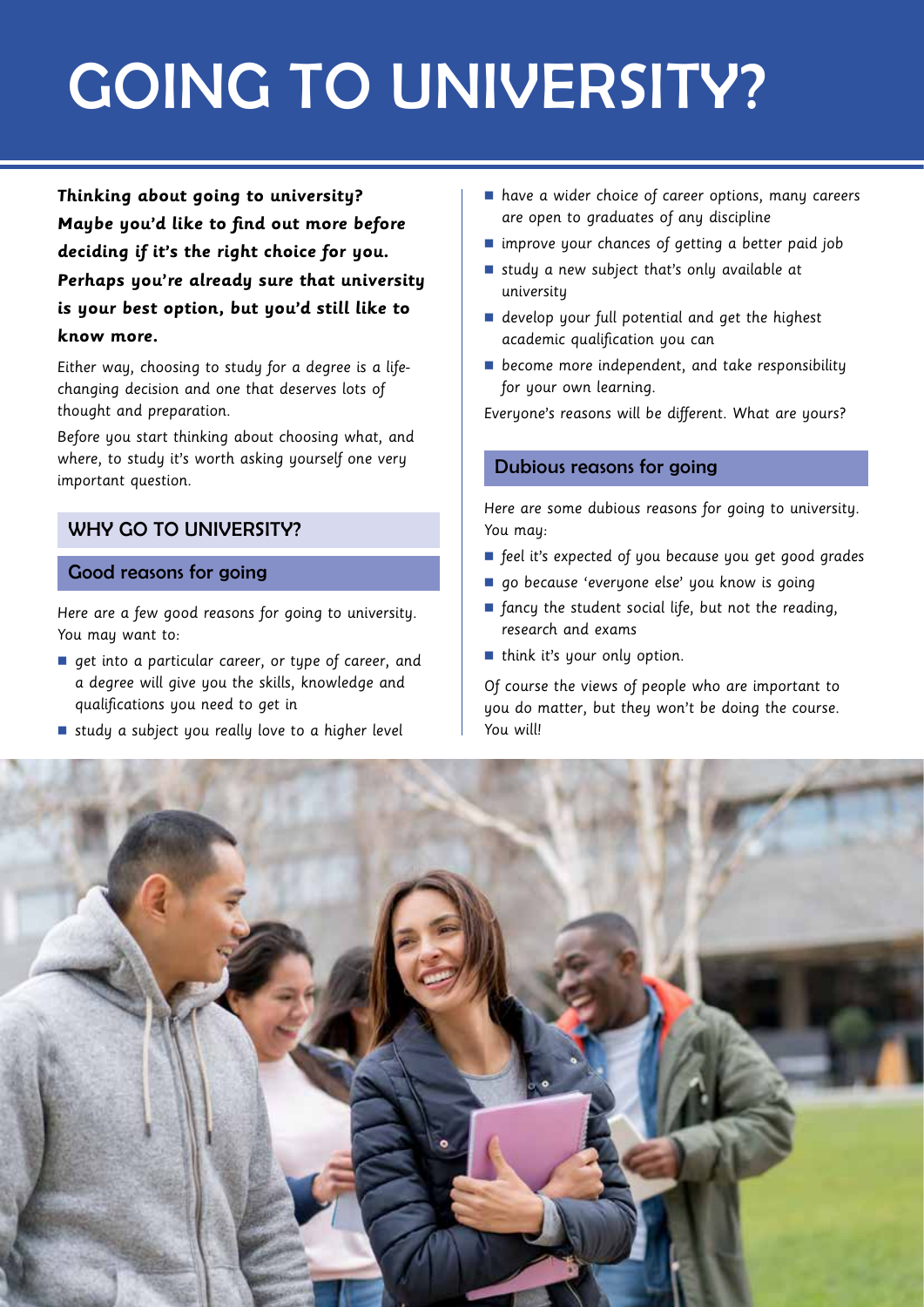

## CHOOSING WHAT TO STUDY

Choosing what to study can be tough, unless you have a definite career in mind, for example medicine or dentistry. There's so much choice, and so many subjects you never even knew existed, like Ethical Hacking!

So, it's time for some serious thinking and a lot of research.

## How to start making your choice?

Ask yourself the following questions.

- Which subjects interest me enough to keep me motivated for four or more years of study?
- $\blacksquare$  Which subject/s will play to my strengths?
- $\blacksquare$  Which subject or course will help me to achieve my career goals?
- $\blacksquare$  Which type of course will help to keep my career options open? (If you don't have any specific career ideas at the moment.)
- $\blacksquare$  Will the skills and knowledge I have at the end of the course improve my chances of getting a good job?



August 2018 © copyright Gateway Shared Services

**Remember! Although you need a specific work-related degree to get into some jobs, there are many graduate-entry jobs you can get into with a degree in any subject.** 

Many university courses permit you to study a number of different subjects in your first year, allowing you to delay your choice of specialism until the second year. Arts, Science and Social Sciences degree courses are particularly flexible.

## CHOOSING WHERE TO STUDY

Your next task is to start thinking about where to study. Do you stay at home or move away to study? This may be a very good time to have a sit-down discussion with your parents.

With the rising cost of student accommodation, is going away from home to study even an option? Both options have advantages and disadvantages. Ultimately, you'll have to figure this one out for yourself!

### Research essentials

Find out which universities, and other higher education institutions, offer the subject or course you want to study. Use the **Planit** website at **www.planitplus.net**, which lists all full time courses at universities and colleges in Scotland, as well as the **UCAS Search tool**  at **http://search.ucas.com**

Compare the courses. Subject and course content will vary, as will the structure and teaching methods. Which is the best fit for you? It's important to look at each course in detail, so it's worth getting your own copy of each prospectus.

Get along to university **Open Days** and tour the campus and its facilities. It's really important to get the feel of the place and talk to students and lecturers. Can you picture yourself being happy here?

You may have to book a place to attend. These days are popular so book early!

It's particularly worth looking at certain key facilities, including:

- $\blacksquare$  the academic department you're interested in
- $\blacksquare$  student accommodation (unless you plan to live at home)
- $\blacksquare$  transport links bus, rail and other services
- $\blacksquare$  the library
- the Students' Union
- $\blacksquare$  student support services
- $\blacksquare$  leisure and sports facilities.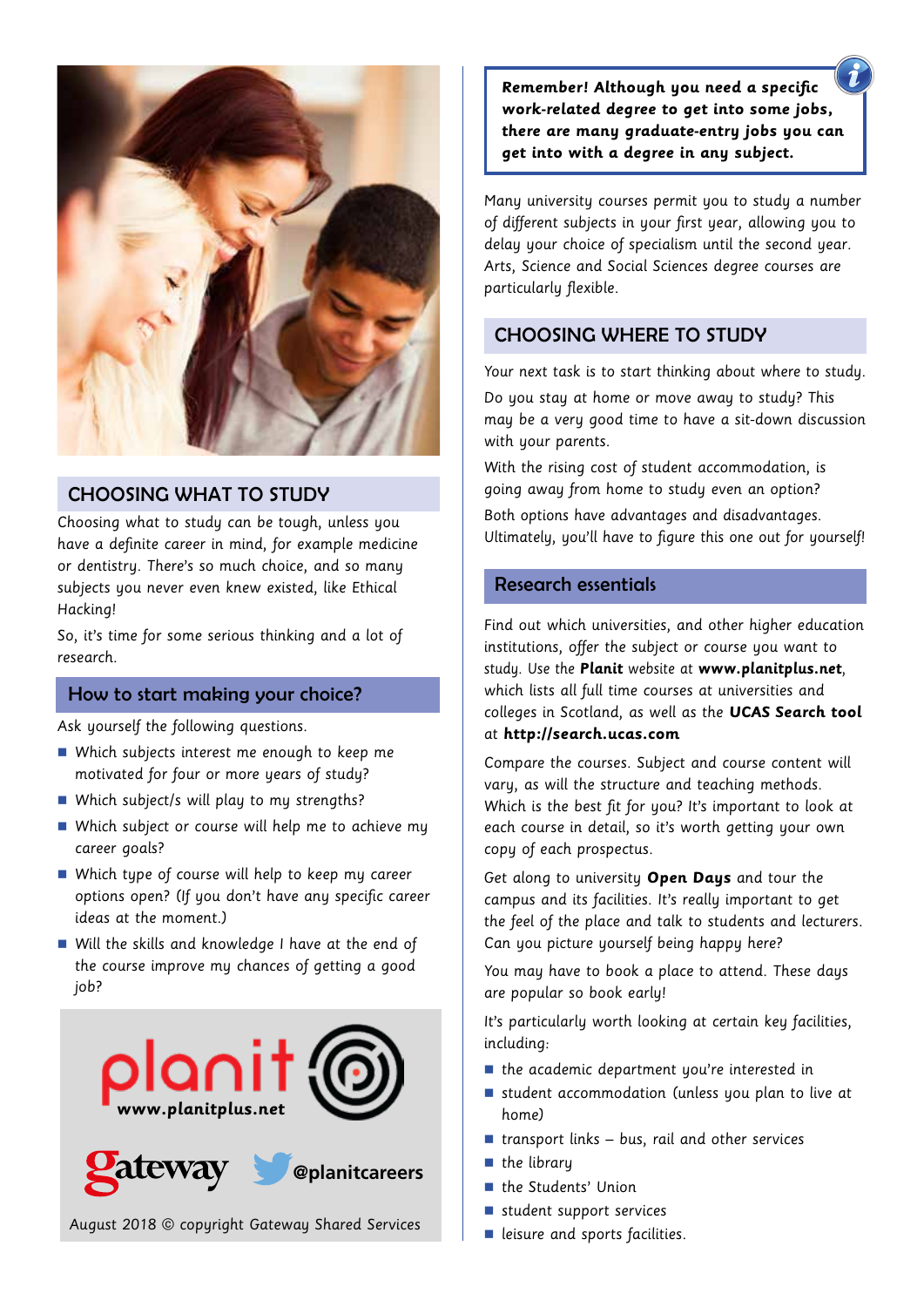

#### Taster courses and summer schools

Many universities and colleges offer short taster courses or programmes which give you the chance to get a taste of student life. Some are aimed at people who have no previous knowledge or family history of college or university. Others are designed to give students an insight into a particular subject or industry.

These are a fantastic way to get some experience of what it's like to study at university. They tend to be really popular so places fill up quickly. Book early to avoid disappointment! Your school will have information on the sessions or programmes you may be able to attend.

## Facts and figures

Check out the university's track record for student satisfaction rates, graduate destinations, teaching and research quality and other useful information.

You'll find this type of information here:

- n Unistats: **https://unistats.ac.uk**
- Quality Assurance Agency for Higher Education: **www.qaa.ac.uk**
- Complete University Guide: **www.thecompleteuniversityguide.co.uk**
- n What do graduates do? UK: **www.prospects. ac.uk/what-do-graduates-do**

#### How and when to apply

The Universities and Colleges Admissions Service (UCAS) provides an application and admissions service on behalf of all UK universities, and other higher education institutions, except the Open University.

You will need to apply online using UCAS Apply (unless you're applying to a conservatoire – see below).

You can apply for up to five courses. There is an application fee of £18 for a single course choice or £24 for up to five courses.

Your school or college UCAS adviser will deliver a session on the UCAS application process, and provide you with relevant information and advice. The UCAS website at **www.ucas.com/undergraduate** covers everything you need to know about completing and submitting your application by the relevant deadline date.

#### Important dates

UCAS Apply for 2019 is available from May 2018.

Applications should reach UCAS between 5 September 2018 and 15 January 2019, with two main exceptions.

- **1** If you are applying to Oxford or Cambridge Universities (you can't apply for both) you must apply by 6pm on 15 October 2018. You can only apply for one course at either of the two universities.
- **2** If you're applying for medicine, dentistry, veterinary medicine or veterinary science you must apply by 6pm on 15 October 2018. You can only choose up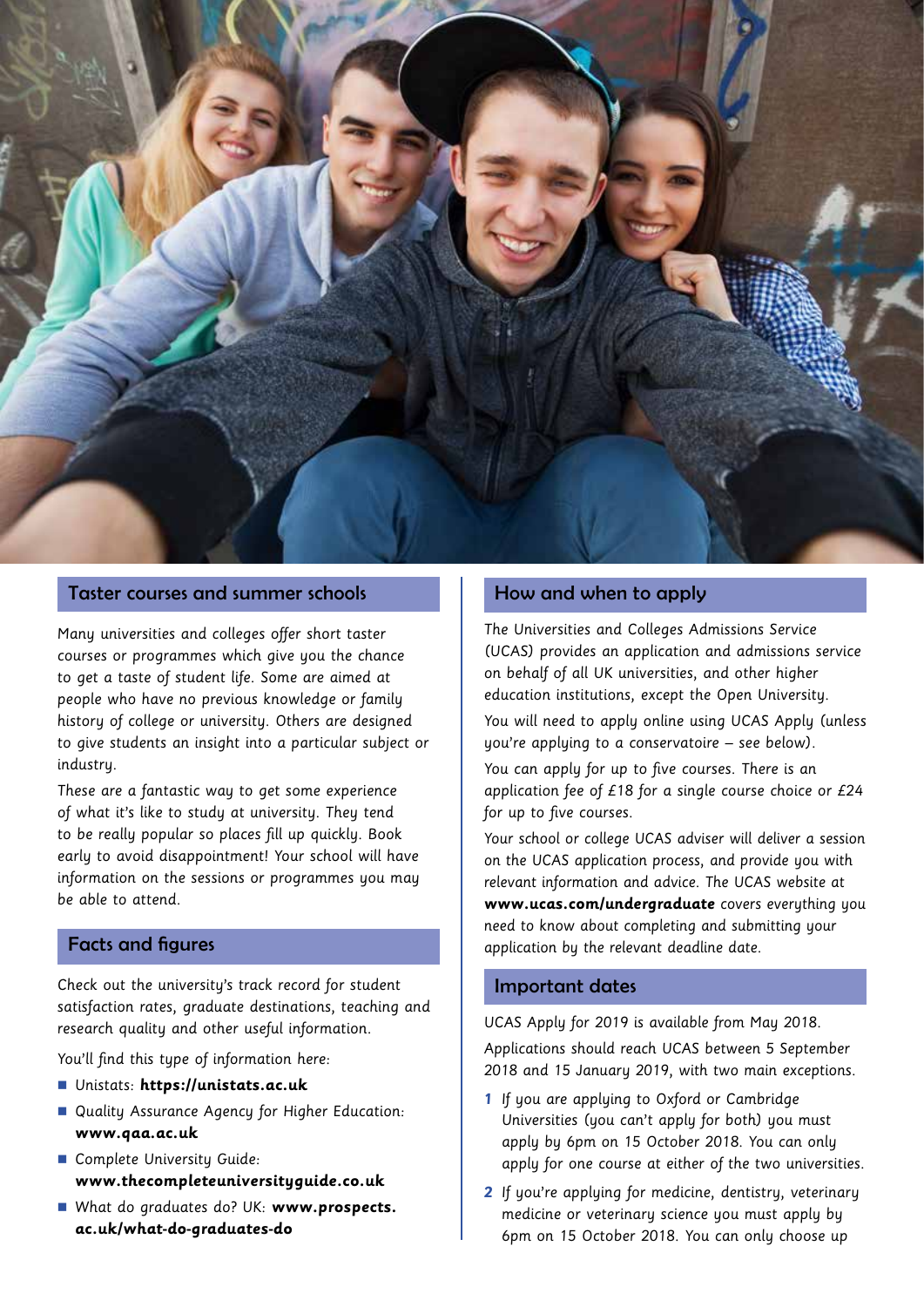to four medicine, dentistry, veterinary medicine or veterinary science courses. You can use your fifth course choice to apply for another subject.

The deadline for late applications through UCAS Apply is 6pm on 30 June 2019. However, we advise you to apply as early as possible as universities and colleges close courses if they already have enough applications.

### UCAS Conservatoires

Conservatoires are international centres of excellence which provide specialist professional training in the performing arts. There are eight in the UK, one of which is the Royal Conservatoire of Scotland.

If you're applying for the Royal Conservatoire of Scotland you must apply through UCAS Conservatoires Apply at **www.ucas.com/conservatoires.** 

There is an application fee of £25. You also have to pay an audition fee. For music courses you should apply by 1 October 2018. For other courses you should apply by 15 January 2019.

Please note that there are a few exceptions. For example, if you are applying for the BA Performance in British Sign Language and English (which runs every three years) you must apply directly to the conservatoire by January 2019 for the course starting in September 2019.

## SORTING OUT YOUR TUITION FEES AND STUDENT LOAN

#### Tuition fees

You won't pay any tuition fees if you're a Scottish school leaver and go to college or university in Scotland. The Student Awards Agency for Scotland (SAAS) pays the full cost of your course. But, you will need to complete an application form through the **SAAS** website at **www.saas.gov.uk** before you begin your course.

That means your only expenses will be living costs such as accommodation (if you move away from home), food, and travel.

However, if you study elsewhere in the UK you'll have to pay your tuition fees yourself. These could be up to £9,250 each year so most people apply for a loan to help cover the cost.

If you complete an HNC or HND at college before moving into the second or third year of a university degree SAAS will pay your tuition fees for an extra year to make sure you're funded for each year of your studies.

#### Help with living expenses

Although you don't need to pay tuition fees in



Scotland, you might need some help to cover your living expenses, especially if you're moving into student accommodation. SAAS provides two main sources of funding.

#### Student Loans

Most students apply to SAAS for a student loan to help cover their living expenses. Every student, regardless of their household income, can apply for a loan of up to £4,750 a year. Although you need to pay back your student loan, you don't need to start paying until you've completed your course and work in a job that pays more than £18,330 a year.

You can apply from April. If you make a late application after 30th June you may not get your first payment by the start of your course in August or September. Normally, you'll be paid in monthly installments. You get a double payment for your first installment.

You'll find more information on how to pay back your student loan on the Student Loans Company website at **www.slc.co.uk.** 

## Young Students' Bursaries

SAAS provides some extra money to students who come from a household with a low income. This payment is called a bursary and you don't have to pay it back. SAAS bursaries range from £500 to £1,875 depending on your household income. There's a chance you could also be eligible for a bursary from the university or college you're applying to. Contact them for more information.

If you'd like to know more about funding your studies, and how to apply, download a copy of the **SAAS Funding Guide** at

**www.saas.gov.uk/\_forms/funding\_guide.pdf**